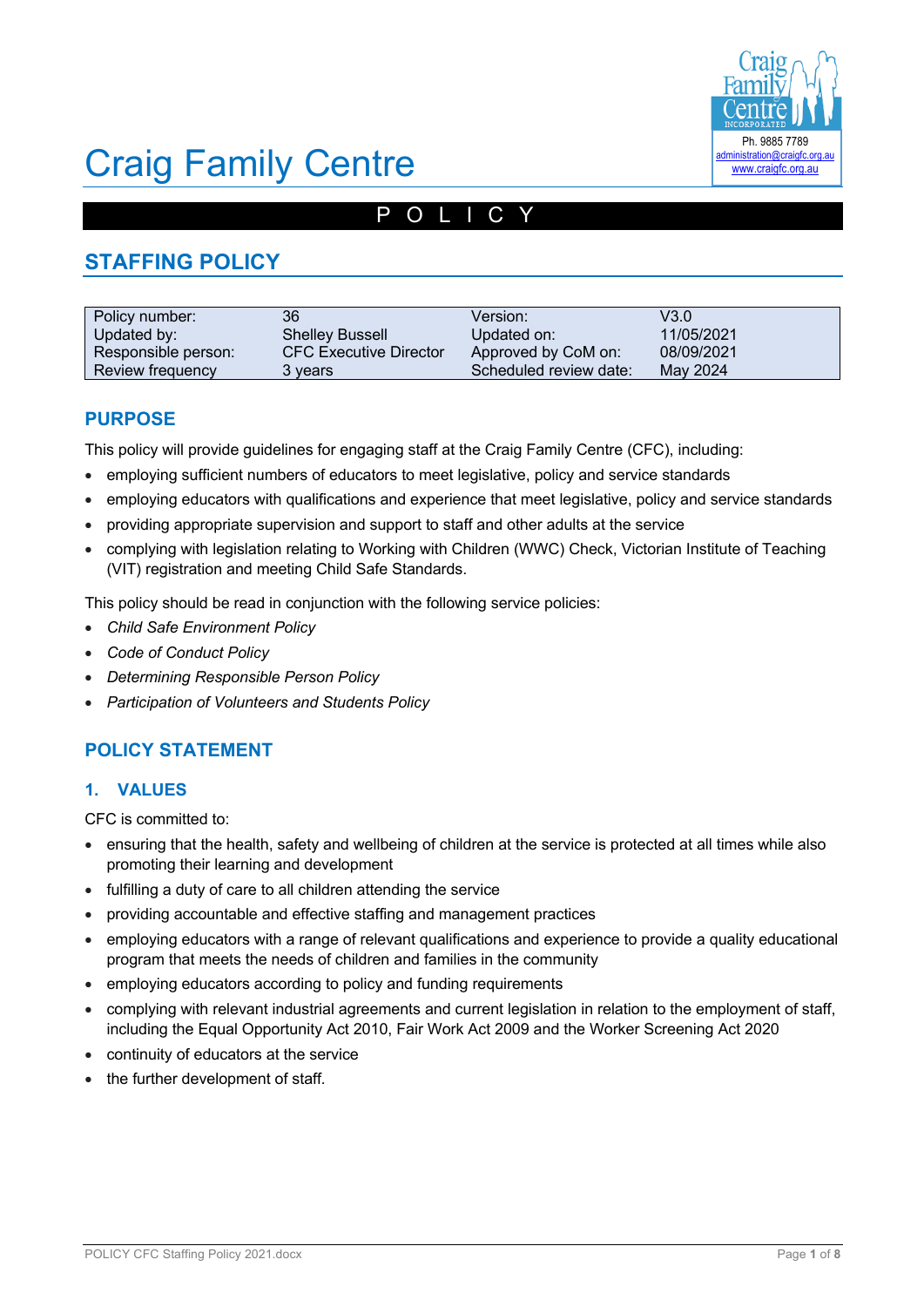### **2. SCOPE**

This policy applies to the CFC's the Approved Provider, Persons with Management or Control, Nominated Supervisor, Persons in Day-to-Day Charge, Early Childhood Teachers, educators, staff, contractors, volunteers, students, parents/guardians, children and others attending Craig Family Centre programs and activities.

### **3. BACKGROUND & LEGISLATION**

### **Background**

High quality services with qualified, skilled and supported educators have a long-term positive impact on the trajectory of children's lives. Minimum qualification requirements are specified in legislation for all educators working in early childhood education and care services. Eligibility for services to receive funding also includes requirements for staff to hold specific qualifications (*The Kindergarten Funding Guide –* refer to *Sources*)*.*

A current list of approved qualifications is available on the Australian Children's Education and Care Quality Authority (ACECQA) website (refer to *Sources*). Applications can also be made to ACECQA to determine if other qualifications (such as those gained overseas) entitle the individual to work as an early childhood teacher, diploma-level educator or certificate III level educator. Application forms are available on the ACECQA website and a fee is required for processing an application.

In addition, there are legislative requirements that there is at least one educator who holds current approved first aid qualifications, anaphylaxis management training and emergency asthma management training to be in attendance and immediately available at all times that children are being educated and cared for by the service. These qualifications must be updated as required, and details of qualifications must be kept on an individual's staff record. As a demonstration of duty of care and best practice, ELAA recommends **all educators** have current approved first aid qualifications, anaphylaxis management training and emergency asthma management training.

Opportunities for professional development are crucial for all educators to ensure that their work practice remains current and aligned to the practices and principles of the national *Early Years Learning Framework* (EYLF) and the *Victorian Early Years Learning and Development Framework* (VEYLDF) (refer to *Sources*).

Staff are required to actively supervise children at all times when children are in attendance at the service (refer to *Supervision of Children Policy*). To facilitate this, services are required to comply with legislated educator-to-child ratios at all times, which are based on the qualifications of the educators, and the ages and number of children at the service. Only those educators working directly with children (refer to *Definitions*) can be counted in the ratio.

All educators and staff are required by law to have a current WWC Clearance or be registered with the VIT (refer to Definitions). It is also recommended that the Nominated Supervisor and staff with financial responsibilities also have a criminal history record check (refer to Definitions and Sources).

Child Safe Standard 4 requires organisations to have policies and procedures in place for the recruitment and selection, supervision, training and performance management of staff (refer to Child Safe Environment Policy).

### Legislation and standards

Relevant legislation and standards include but are not limited to:

- Child Safe Standards
- *Education and Care Services National Law Act 2010*
- *Education and Care Services National Regulations 2011*
- Education and Training Reform Act 2006 (Vic) (amended in 2014)
- *Equal Opportunity Act 2010* (Vic)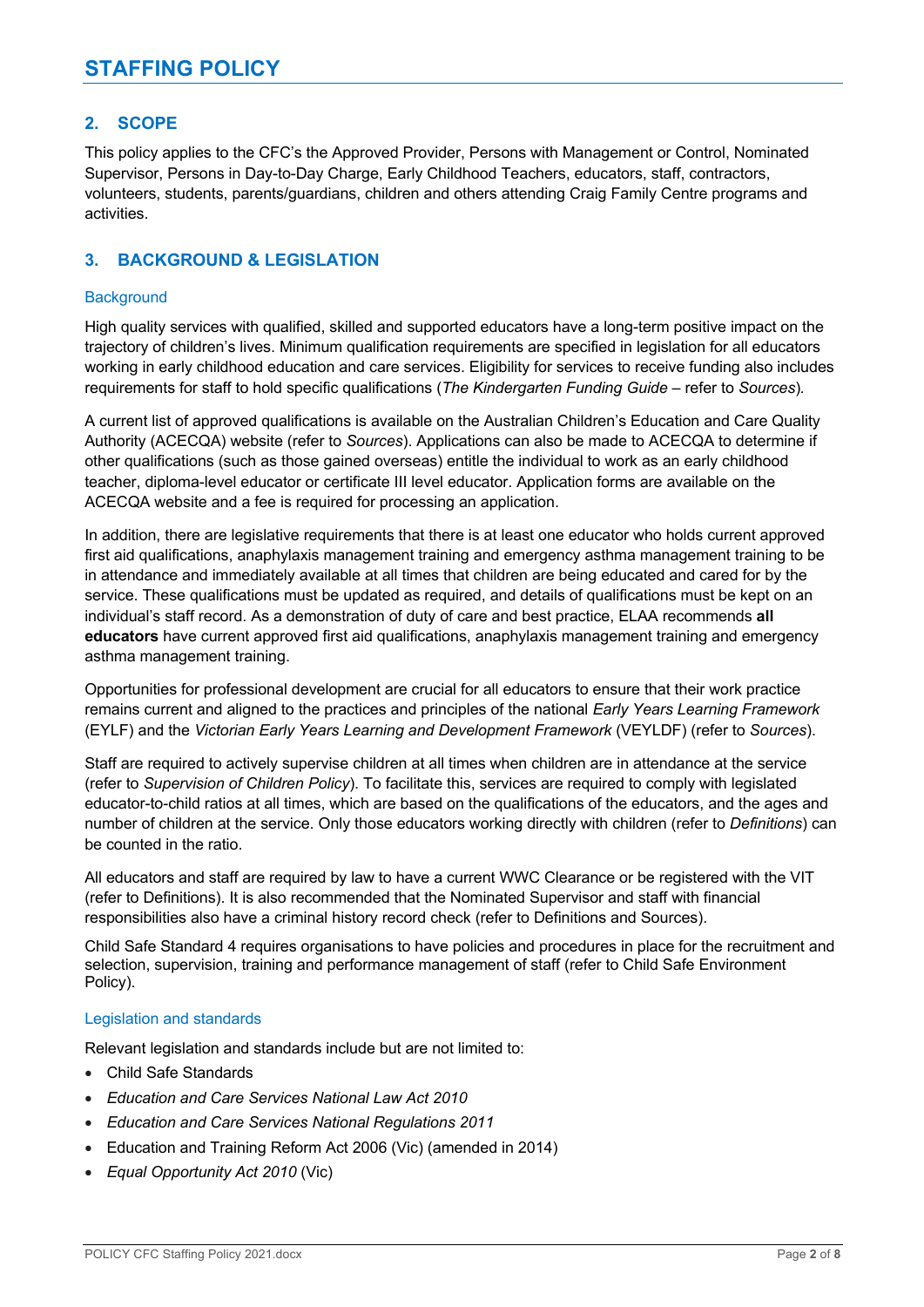- *Fair Work Act 2009*
- *National Quality Standard*, Quality Area 4: Staffing Arrangements
- *Privacy Act 1988* (Cth)
- *Privacy and Data Protection Act 2014* (Vic)
- *Worker Screening Act 2020*
- *Worker Screening Regulations 2021 (Vic)*

### **4. DEFINITIONS**

The terms defined in this section relate specifically to this policy.

**Adequate supervision:** (In relation to this policy) **supervision** entails all children (individuals and groups) in all areas of the service, being in sight and/or hearing of an educator at all times including during toileting, sleep, rest and transition routines (National Law 165). Services are required to comply with the legislative requirements for educator-to-child ratios at all times. Supervision contributes to protecting children from hazards that may emerge in play, including hazards created by the equipment used.

Adequate supervision refers to constant, active and diligent supervision of every child at the service. Adequate supervision requires that educators are always in a position to observe each child, respond to individual needs, and immediately intervene if necessary. Variables affecting supervision levels include:

- number, age and abilities of children
- number and positioning of educators
- current activity of each child
- areas in which the children are engaged in an activity (visibility and accessibility)
- developmental profile of each child and of the group of children
- experience, knowledge and skill of each educator
- need for educators to move between areas (effective communication strategies).

**Approved first aid qualification:** A list of approved first aid qualifications, anaphylaxis management and emergency asthma management training is published on the ACECQA website: www.acecqa.gov.au

**Criminal history record check:** A full-disclosure, Australia-wide criminal history record check issued by Victoria Police (refer to *Sources*), or by a police force or other authority of a state or territory, or the Commonwealth. It may also be referred to as a National Police Certificate or Police Records Check.

**Early childhood teacher:** A person with an approved early childhood teaching qualification. Approved qualifications are listed on the ACECQA website: www.acecqa.gov.au

**Educator:** An individual who provides education and care for children as part of an education and care service.

**Educational Leader:** The Approved Provider of an education and care service must designate, in writing, a suitably qualified and experienced educator, co-ordinator or other individual to lead the development and implementation of educational programs at the service (Regulation 118). This person must have a thorough understanding of the *Early Years Learning Framework* and the *Victorian Early Year Learning and Developmental Framework* (or other approved learning framework), be able to guide other educators in their planning and reflection, and mentor colleagues in the implementation of their practice.

*The Kindergarten Funding Guide***:** provides detailed information from the Department of Education and Training (DET) about the types of kindergarten funding available, eligibility criteria, how to apply for funding and how to comply with operational requirements once funding has been granted.

**Nominated Supervisor:** A person who has been nominated by the Approved Provider of the service under Part 3 of the Act can be the Nominated Supervisor. All services must have a Nominated Supervisor with responsibility for the service in accordance with the National Regulations. The Approved Provider must take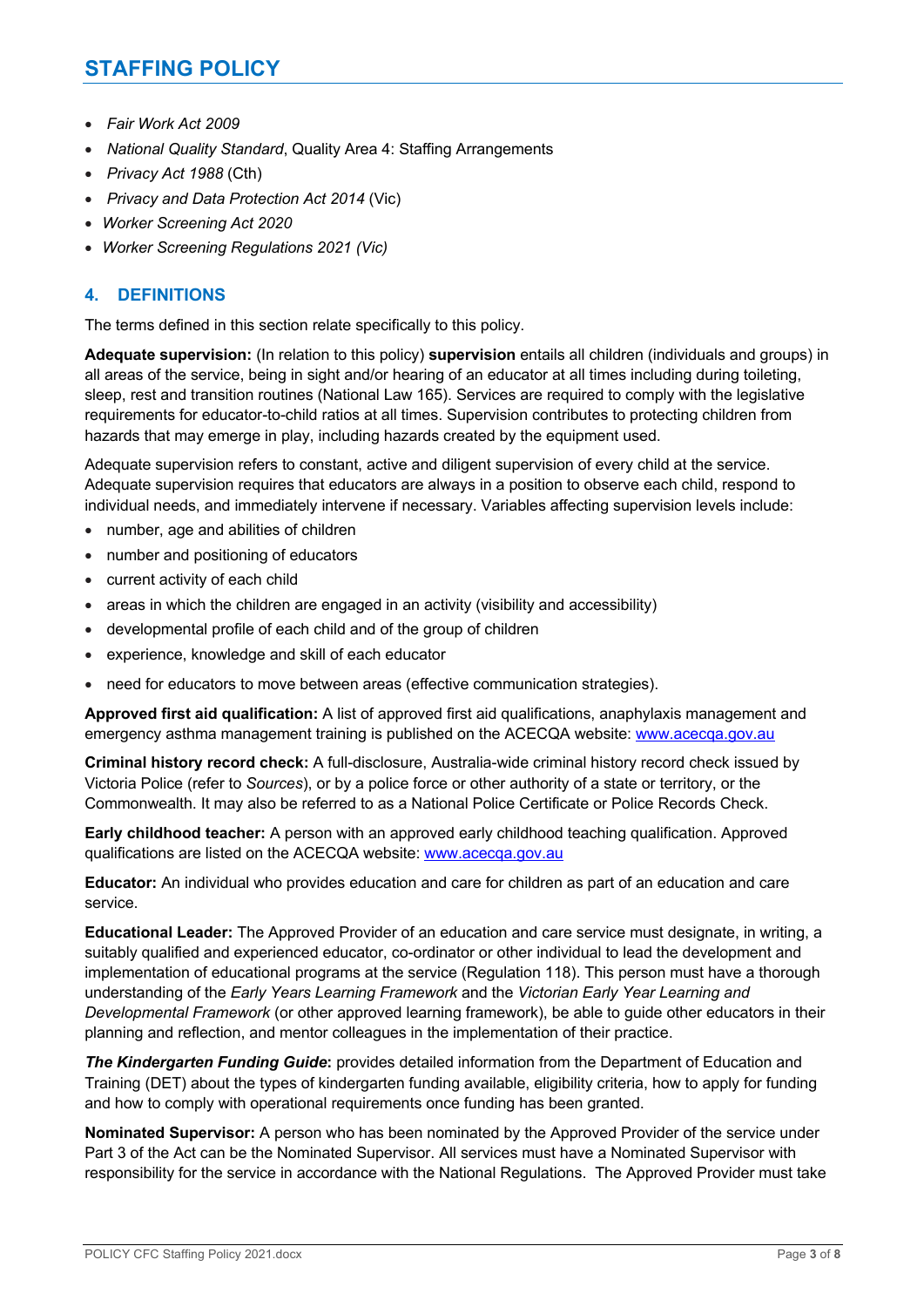reasonable steps to ensure the Nominated Supervisor is a fit and proper person with suitable skills, qualifications and experience. The Regulatory Authority must be notified if the Nominated Supervisor for the service changes or is no longer employed at the service within 14 days.

Person with management or control: Each member of the executive committee of the association, which is the Approved Provider, who has the responsibility, alone or with others, for managing the delivery of the education and care service.

**Responsible Person:** The Approved Provider (if that person is an individual, and in any other case the person with management or control of the service operated by the Approved Provider) or a Nominated Supervisor or person in day-to-day charge of the service in accordance with the National Regulations.

**Staff record:** A record which the Approved Provider of a centre-based service must keep containing information about the Nominated Supervisor, the Educational Leader, staff, volunteers, students and the Responsible Person at a service. Details that must be recorded include qualifications, training and the WWC Check (Regulations 146–149). A sample staff record is available on the ACECQA website: www.acecqa.gov.au

**Suitably qualified person – long day-care only:** An individual who is 'actively working towards' (see Regulation 10 of the National Regulations) an approved early childhood teaching qualification AND has completed at least 50 per cent of the qualification or holds an approved early childhood education and care diploma OR An individual who is registered as a primary or secondary school teacher in Australia AND holds an ACECQA approved early childhood education and care diploma (or higher approved qualification)

**Victorian Institute of Teaching (VIT):** The statutory authority for the regulation and promotion of the teaching profession in Victoria, established as part of the Victorian Institute of Teaching Act 2001. All early childhood teachers are required to be registered with the Victorian Institute of Teaching.

**Working directly with children:** Working directly with children is defined as being physically present with children and directly engaged in providing them with education and/or care.

**Working with Children (WWC) Check:** The clearance is a legal requirement under the *Worker Screening Act 2020* for those undertaking paid or voluntary child-related work in Victoria. The Department of Justice assesses a person's suitability to work with children by examining relevant serious sexual, physical and drug offences in a person's national criminal history and, where appropriate, their professional history.

**Working with Children (WWC) Clearance:** A WWC Clearance is granted to a person under Worker Screening legislation if:

- they have been assessed as suitable to work with children
- there has been no information that, if the person worked with children, they would pose a risk to those children
- they are not prohibited from attempting to obtain, undertake or remain in child-related employment.

### **5. SOURCES & RELATED POLICIES**

### **Sources**

- The Commission for Children and Young People (2018), *A Guide for Creating a Child Safe Organisation:*  https://ccyp.vic.gov.au/assets/resources/CSSGuideFinalV4-Web-New.pdf
- Australian Children's Education and Care Quality Authority (ACECQA): www.acecqa.gov.au
- ELAA's *Employee Management and Development Kit:* developed to support early learning services in the ongoing management and development of their employees at: https://elaa.org.au/resources/freeresources/employee-management-development-kit/
- ELAA's *Early Childhood Management Manual* contains additional information and attachments relating to staffing, including sample position descriptions, sample letters of employment and interview questions. Available from: www.elaa.org.au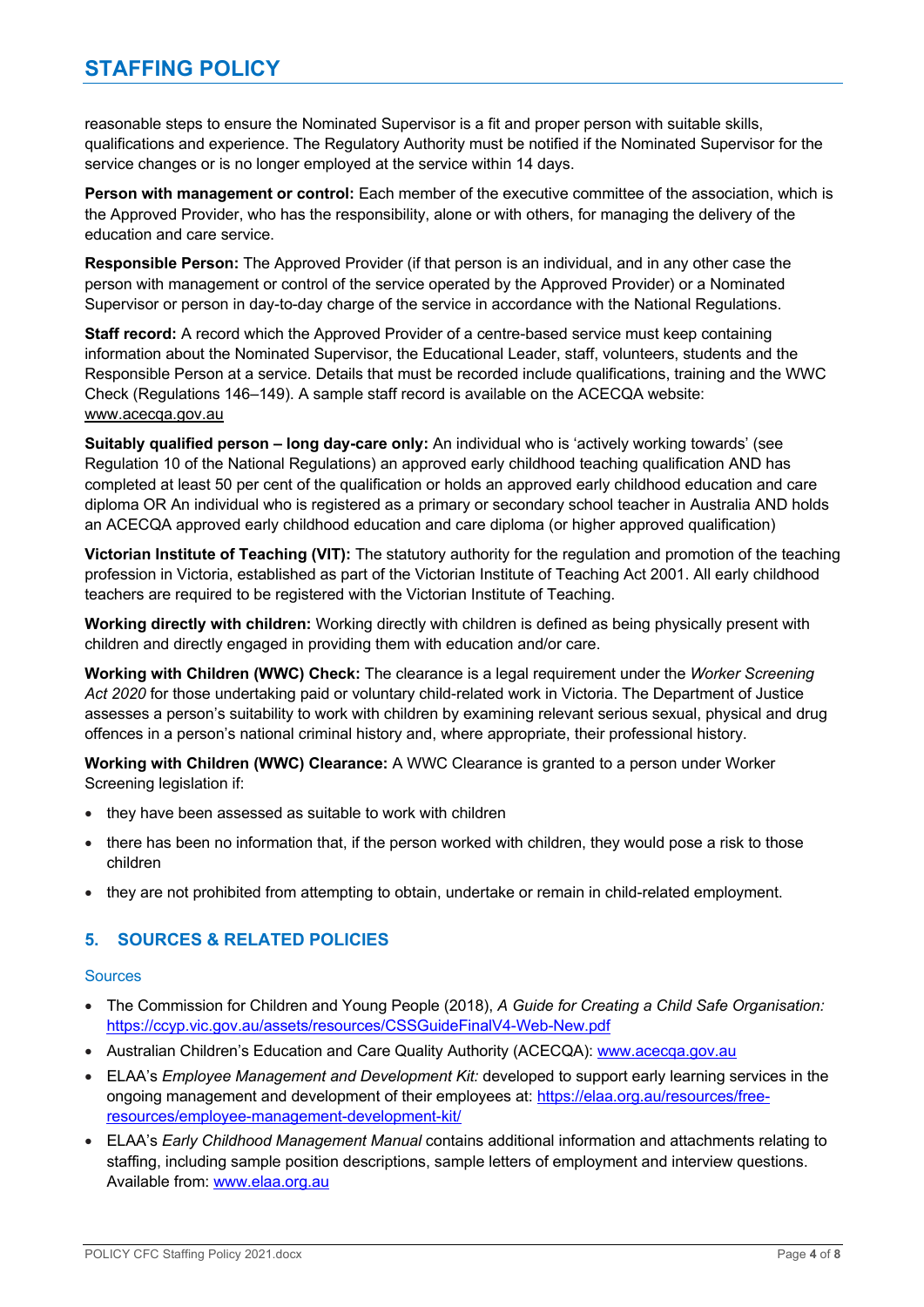# **STAFFING POLICY**

- Department of Education and Training , *The Kindergarten Funding Guide*: https://www.education.vic.gov.au/childhood/providers/funding/Pages/kinderfundingcriteria.aspx
- *The Early Years Learning Framework for Australia: Belonging, Being, Becoming*: www.education.gov.au
- *Victorian Early Years Learning and Development Framework*: www.education.vic.gov.au
- Working with Children Check unit, Department of Justice and Regulation provides details of how to obtain a WWC Check: www.workingwithchildren.vic.gov.au
- Victoria Police National Police Record Check: www.police.vic.gov.au

### Related CFC Policies

- *Administration of First Aid Policy*
- *Anaphylaxis Policy*
- *Asthma Policy*
- *Child Safe Environment Policy*
- *Code of Conduct Policy*
- *Complaints and Grievances Policy*
- *Curriculum Development Policy*
- *Delivery and Collection of Children Policy*
- *Determining Responsible Person Policy*
- *Inclusion and Equity Policy*
- *Interactions with Children Policy*
- *Participation of Volunteers and Students Policy*
- *Privacy and Confidentiality Policy*
- *Supervision of Children Policy*

# **PROCEDURES**

### The Approved Provider and Persons with Management or Control are responsible for:

- complying with the service's *Code of Conduct Policy* at all times
- appointing Nominated Supervisors (refer to *Definitions*) who are aged 18 years or older, fit and proper and have suitable skills, as required under the Education and Care (refer to *Determining Responsible Person Policy*) (National Law, Section 161)
- ensuring that there is a Responsible Person (refer to *Definitions* and *Determining Responsible Person Policy*) on the premises at all times the service is in operation (National Law, Section 162)
- ensuring that the Nominated Supervisor, educators and all staff comply with the *Code of Conduct Policy* at all times
- ensuring that children being educated and cared for by the service are adequately supervised (refer to *Definitions* and *Supervision of Children Policy*) at all times they are in the care of that service (National Law: Section 165(1))
- complying with the legislated educator-to-child ratios at all times (National Law: Sections 169(1) & (3), National Regulations: Regulations 123, 357)
- ensuring that all staffing meets the requirements of *The Kindergarten Funding Guide* (refer to *Sources*) at all times the service is in operation
- complying with relevant industrial agreement and current legislation relating to the employment of staff, including the *Equal Opportunity Act 2010*, *Fair Work Act 2009*, *Occupational Health and Safety Act 2004* and the *Worker Screening Act 2020*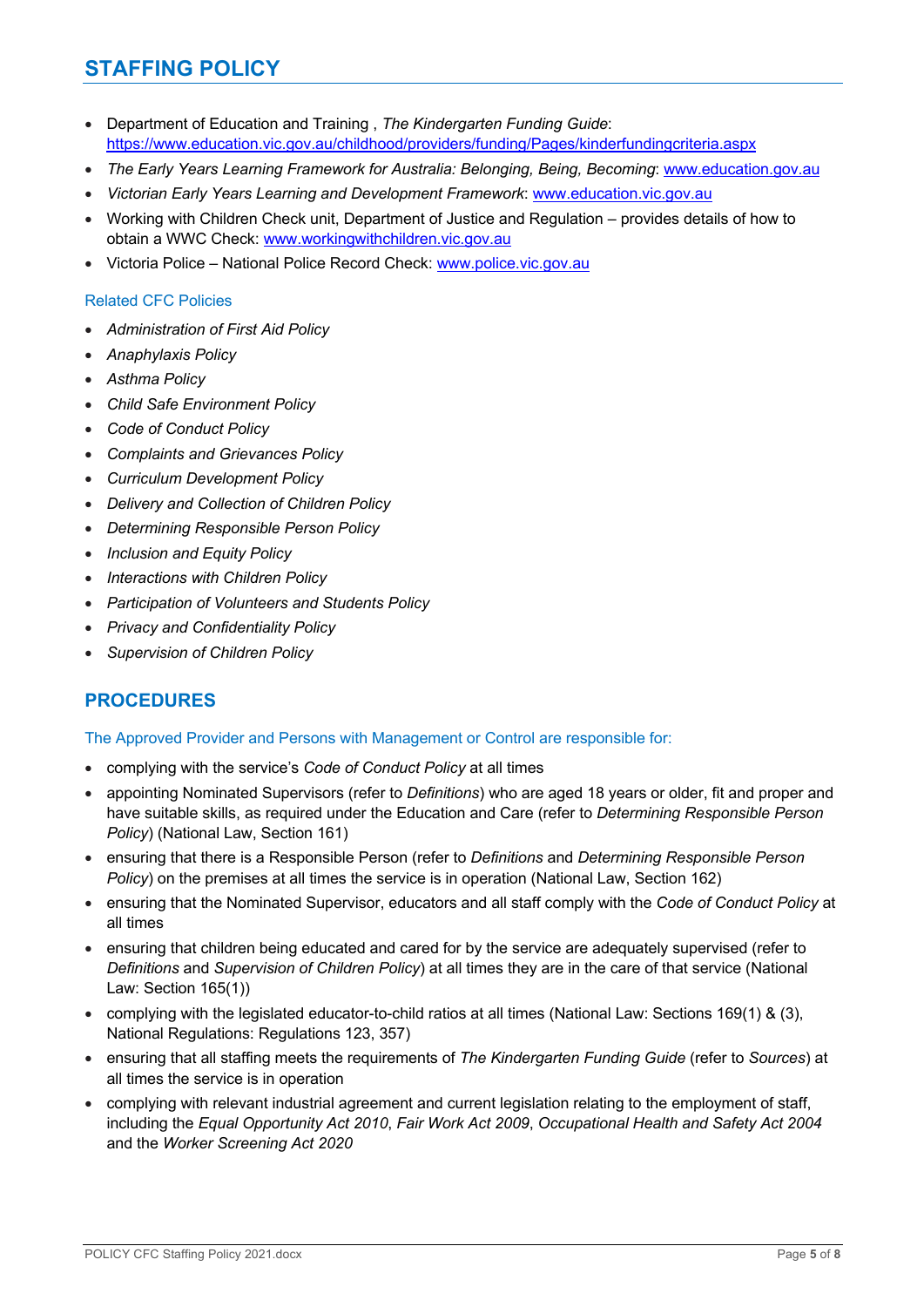- following the guidelines for the recruitment, selection and ongoing management of staff as outlined in the *Child Safe Environment Policy*
- employing the relevant number of appropriately qualified educators (refer to *Definitions*) with ACECQA approved qualifications (refer to *Background* and *Sources*) (Regulations 126)
- employing additional staff, as required, to assist in the provision of a quality early childhood education and care program
- ensuring an early childhood teacher (refer to *Definitions*) is working with the service for the required period of time specified in the National Regulations, and that, where required, a record is kept of this work (Regulations 130–134, 152, 363)
- maintaining a record of educators working directly with children in accordance with Regulation 151
- appointing an appropriately qualified and experienced educator to be the Educational Leader (refer to *Definitions*), and ensuring this is documented on the staff record (Regulations 118, 148)
- ensuring that educators and other staff are provided with a current position description that relates to their role at the service
- maintaining a staff record (refer to Definitions) in accordance with Regulation 145, including information about the Responsible Person, Nominated Supervisor, the Educational Leader, other staff members, volunteers and students. Details that must be recorded include qualifications, training, *Working with Children Clearance* as set out in Regulations 146–149. A sample staff record is available on the ACECQA website: www.acecqa.gov.au
- complying with the requirements of the *Worker Screening Act 2020*, and ensuring that the Nominated Supervisor, educators and staff at the service have a current WWC Clearance (refer to *Definitions*) or a Victorian Institute of Teaching (VIT) certificate of registration (applicable to ECT only).
- confirming the WWC Clearance or confirming VIT registration (applicable to ECT only) of all staff prior to their being engaged or employed as a staff member at the service
- confirming the WWC Clearance of all volunteers prior to their being permitted to be a volunteer at the service
- ensuring that a register of the WWC Clearance or VIT registrations is maintained and the details kept on each staff record (Regulations 145, 146, 147, 149)
- determining who will cover the costs of WWC Clearance or criminal history record checks (refer to Definitions)
- developing (and implementing, where relevant) an appropriate induction program for all staff appointed to the service
- developing rosters in accordance with the availability of Responsible Persons, staff qualifications, hours of operation and the attendance patterns of children
- ensuring that volunteers/students and parents/guardians are adequately supervised at all times when participating at the service, and that the health, safety and wellbeing of children at the service is protected (refer to *Participation of Volunteers and Students Policy*)
- ensuring educators who are under 18 years of age are not left to work alone, and are adequately supervised at the service (Regulation 120)
- ensuring that there is at least one educator with current approved first aid qualifications, anaphylaxis management training and emergency asthma management training (refer to *Definitions*) in attendance and immediately available at all times that children are being educated and cared for by the service. (Note: this is a minimum requirement. As a demonstration of duty of care and best practice, ELAA recommends that all educators have current approved first aid qualifications and anaphylaxis management training and emergency asthma management training.) Details of qualifications and training must be kept on the staff record (Regulations 136, 145)
- developing procedures to ensure that approved first aid qualifications, anaphylaxis management training and emergency asthma management training are evaluated regularly, and that staff are provided with the opportunity to update their qualifications prior to expiry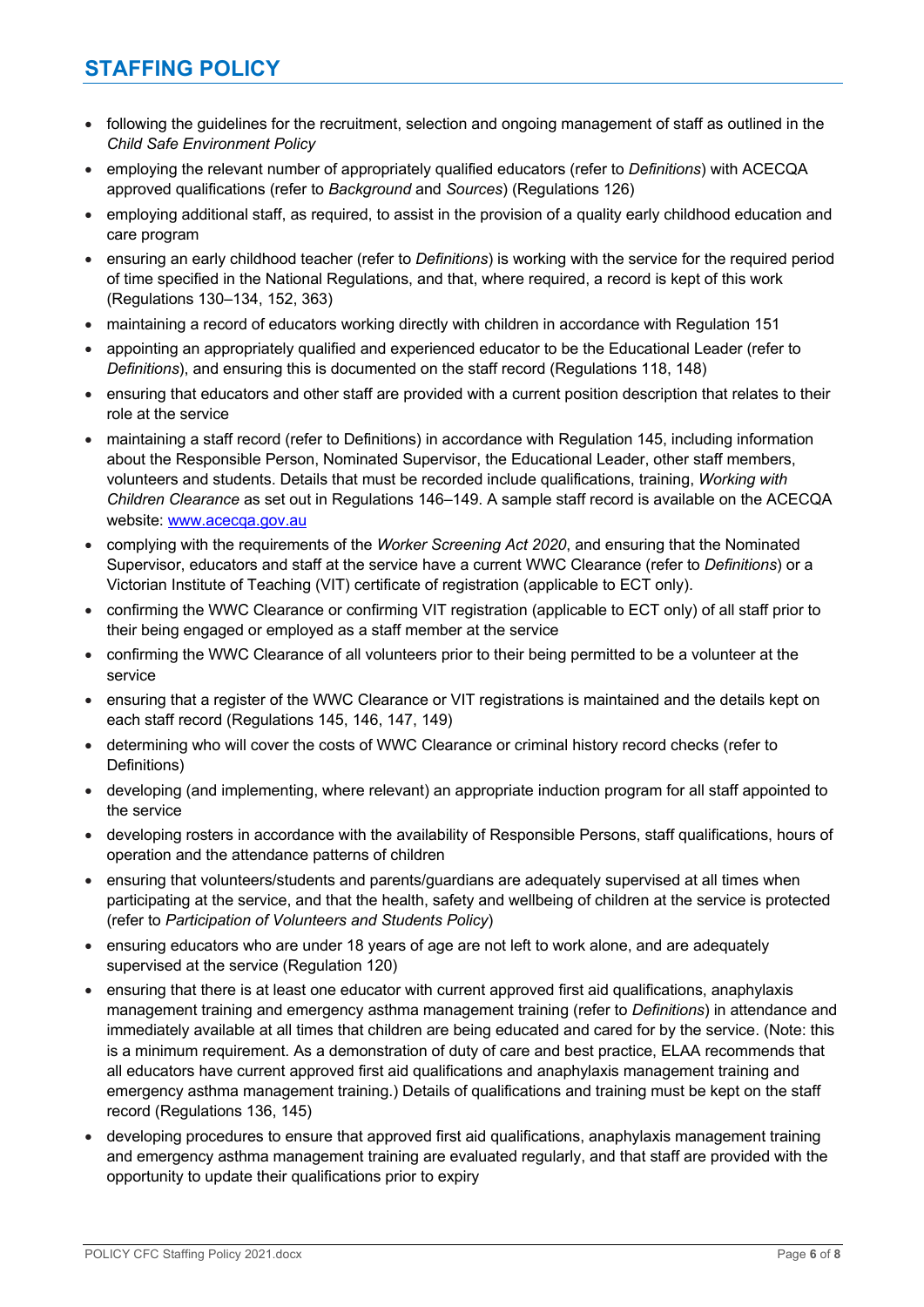# **STAFFING POLICY**

- ensuring that staff records (refer to *Definitions*) and a record of educators working directly with children (refer to *Definitions*) are updated annually, as new information is provided or when rostered hours of work are changed (Regulations 145–151)
- ensuring that annual performance reviews of the Nominated Supervisor, educators and other staff are undertaken
- reviewing staff qualifications as required under current legislation and funding requirements on an annual basis
- ensuring that the Nominated Supervisor, educators and other staff, volunteers and students are not affected by alcohol or drugs (including prescription medication) that would impair their capacity to supervise or provide education and care to children (Regulation 83)
- ensuring that all educators and staff have opportunities to undertake professional development relevant to their role
- ensuring that the Nominated Supervisor and educators/staff are advised and aware of current child protection laws and any obligations that they may have under these laws (Regulation 84) (refer to the *Child Safe Environment Policy*)
- informing parents/guardians of the name/s of casual or relief staff where the regular educator is absent
- developing and maintaining a list of casual and relief staff to ensure consistency of service provision
- ensuring that the procedures for the appointment of casual and relief staff are compliant with all regulatory and funding requirements.

### The Nominated Supervisor and Persons in Day to Day Charge are responsible for:

- ensuring that the name and position of the Responsible Person in charge of the service is displayed and easily visible from the main entrance of the service
- following the guidelines for the recruitment, selection and ongoing management of staff as outlined in the *Child Safe Environment Policy*
- complying with the service's *Code of Conduct Policy* at all times
- ensuring adequate supervision of children at all times (refer to *Supervision of Children Policy*)
- ensuring the educator-to-child ratios are maintained at all times (Regulation 169(3)), that each educator at the service meets the qualification requirements relevant to their role, including the requirement for current approved first aid qualifications, anaphylaxis management training and emergency asthma management training, and that details of such training is kept on the staff record
- developing rosters in consultation with the Approved Provider in accordance with the availability of Responsible Persons, staff qualifications, hours of operation and the attendance patterns of children
- ensuring that educators and other staff undertake appropriate induction following their appointment to the service
- ensuring that all educators and staff have opportunities to undertake professional development relevant to their role
- participating in an annual performance review
- ensuring that less experienced educators and others engaged to be working with children are adequately supervised
- ensuring educators who are under 18 years of age are not left to work alone and are adequately supervised at the service
- providing details of their current WWC Clearance or VIT registration for the staff record
- confirming status of WWC Clearance or VIT registrations of staff
- ensuring that they are not affected by alcohol or drugs (including prescription medication) that would impair their capacity to supervise or provide education and care to children (Regulation 83)
- ensuring that they are aware of current child protection laws and any obligations that they may have under these laws (refer to *Child Safe Environment Policy*)